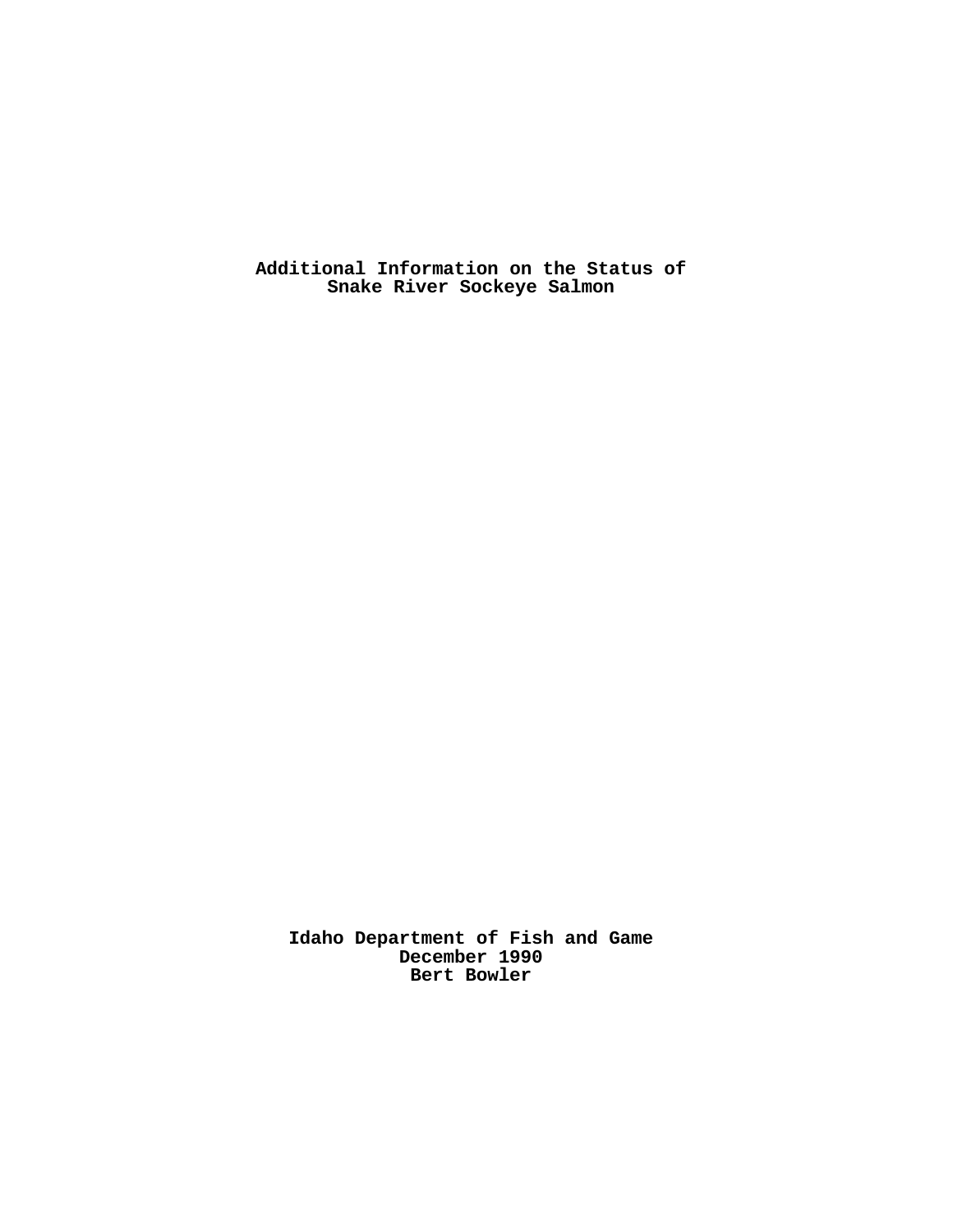#### **KOKANEE DENSITIES - ALTURAS AND REDFISH LAKES**

(Bruce Rieman, personal communication)

The Idaho Department of Fish and Game used a 3x3m midwater trawl to sample Alturas and Redfish lakes on 19-20 August 1990. Personnel completed eight trawls in Alturas and five in Redfish. Density estimates were calculated from a rough estimate for the 18m contour in Alturas Lake. Because bathymetric data was not available for Redfish Lake, the same ratio for computing the 18m contour in Alturas was used for Redfish. Rieman felt that may have been a poor assumption.

Age analysis was done by inspection of length frequencies for both lakes. Some otoliths were aged in Alturas Lake that provided some approximate age distribution and growth data.

## **Alturas Lake -**

The total kokanee density estimate for Alturas Lake measured 597/ha (±25%.) Standing crop for kokanee was estimated at 5 Kg/ha with a population estimated of 126,645. Rieman feels this biomass density correlates well with the very low productivity of Alturas Lake. Initial inspection of growth rates indicated very slow growth. Table 1 includes the estimated population numbers by approximate age and length groups.

# **Redfish Lake -**

Rieman measured kokanee density in Redfish Lake at 64/ha (±41%) with a total population estimate of 24,431 (Table 2). Kokanee standing crop was estimated at 1.2 Kg/ha. Kokanee densities in Redfish are among the lowest in the state (Rieman and Meyers 1990). Priest Lake

- 1 -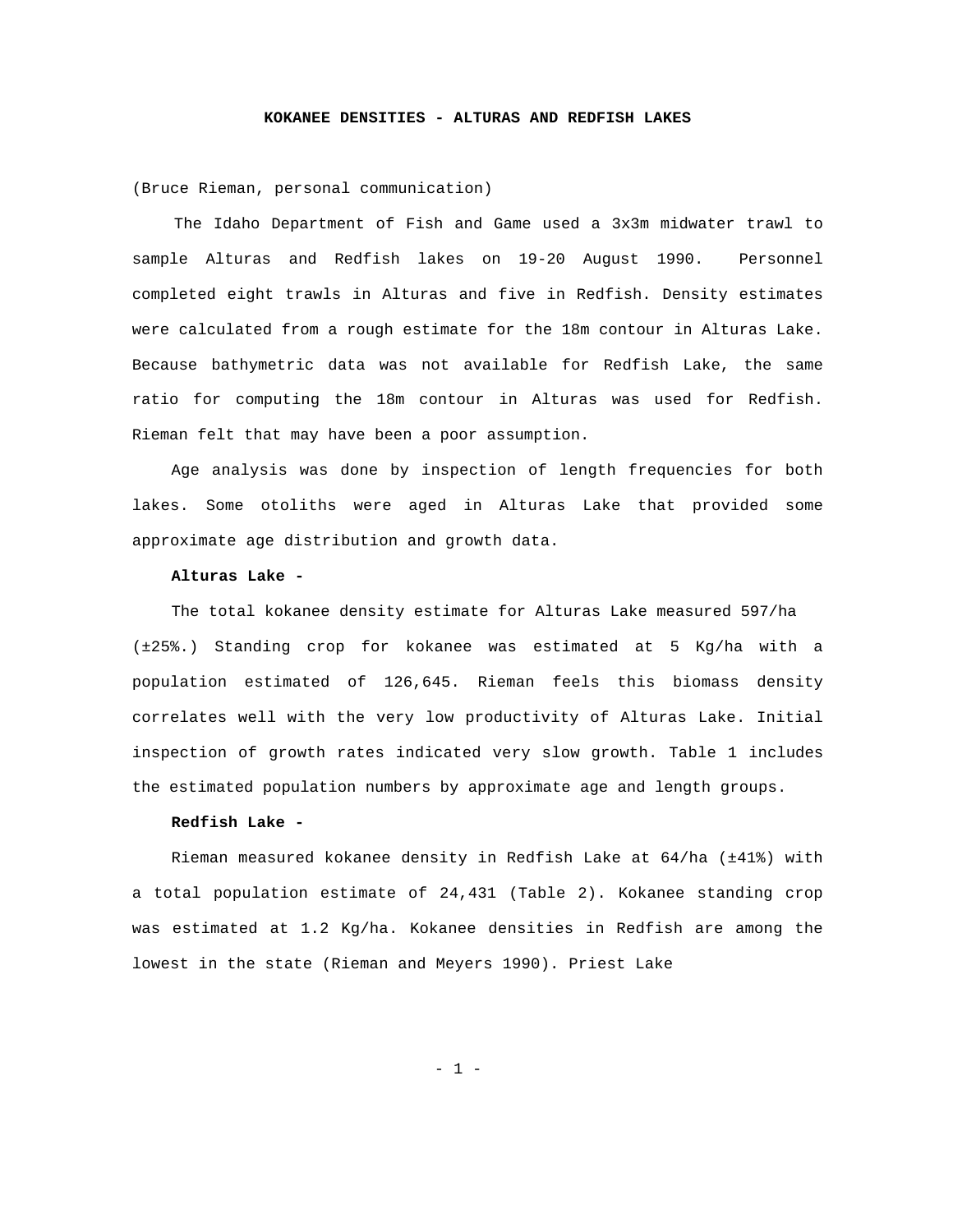supports fewer kokanee than Redfish (<50/ha) but is caught in a predator trap with low kokanee densities and a strong abundance of lake trout. Rieman has concerns for Redfish kokanee if predators exist in the lake.

Table 1. Kokanee densities measured in Alturas Lake 19 August 1990. Densities were calculated from the 18 m contour - 212 surface ha.

| Approximate |             | Population       |          |       |        |
|-------------|-------------|------------------|----------|-------|--------|
| age         | (mm)<br>TL  | Density (Kok/ha) | Estimate |       | 95 CI  |
| 0           | $30 - 50$   | 184.0            | 39,065   | $\pm$ | 8,944  |
| $1+$        | $60 - 80$   | 57.0             | 12,126   | $\pm$ | 3,162  |
| $2+$        | $90 - 110$  | 262.0            | 55,438   | $\pm$ | 14,142 |
| $3+$        | $120 - 180$ | 71.0             | 15,076   | $\pm$ | 3,162  |
| $4+$        | $180 - 230$ | 23.0             | 4,938    | 土     | 1,425  |
|             |             | 597.0            | 126,643  |       |        |
|             | $30 - 70$   | 226.0            | 47,972   | Ŧ     | 8,367  |
|             | $80 - 140$  | 345.0            | 73,241   | $\pm$ | 14,142 |
|             | $150 - 220$ | 26.0             | 5,432    | $\pm$ | 1,222  |
|             |             | 597.0            | 126,645  |       |        |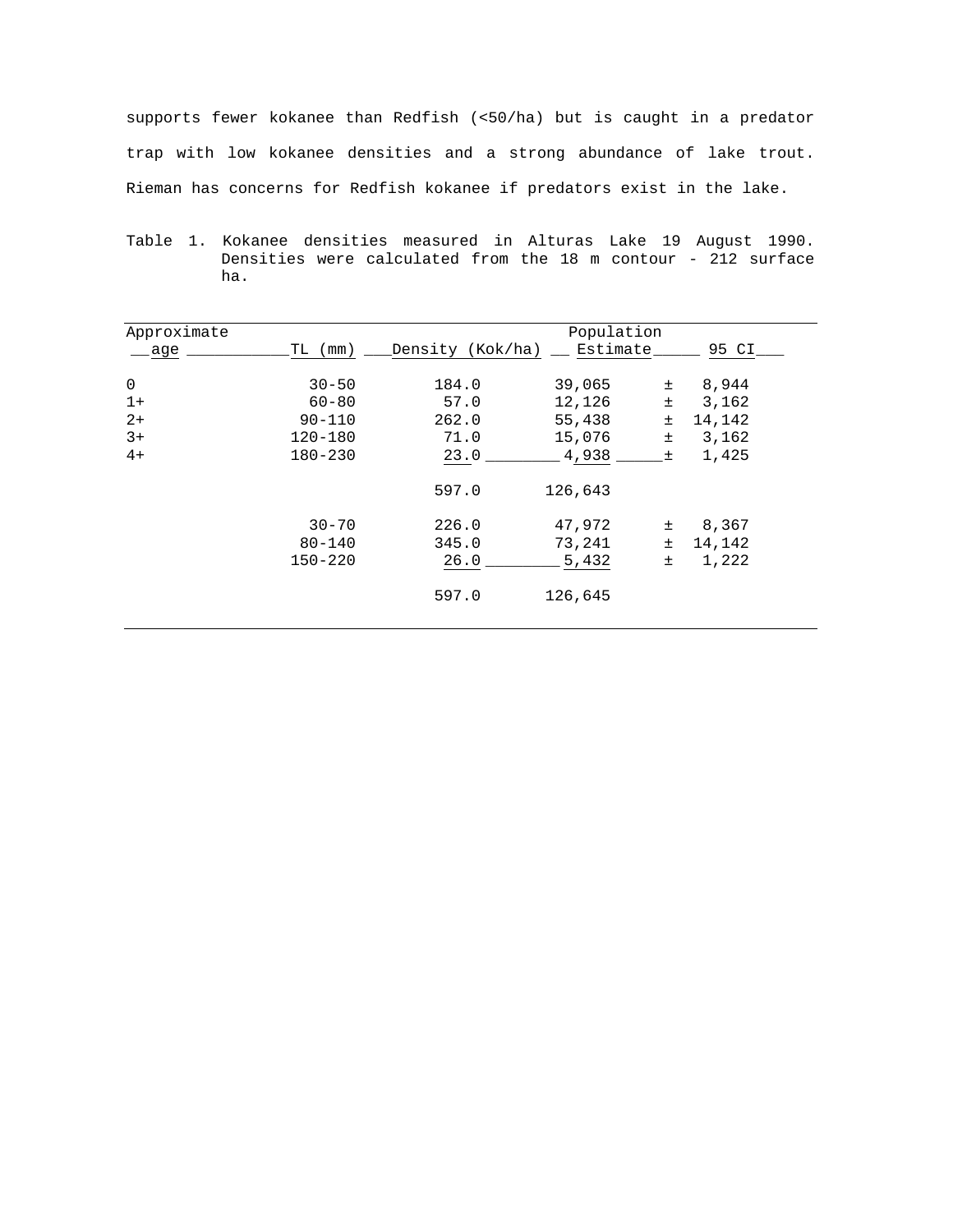Table 2. Kokanee densities measured in Redfish Lake 20 August 1990. Densities were calculated from an estimated 18m contour - 382 surface ha.

| ТL<br>mm)   | Density | Population Estimate |   | 95 CI |
|-------------|---------|---------------------|---|-------|
| $30 - 60$   | 26.0    | 10,048              | 土 | 3,162 |
| $80 - 130$  | 23.0    | 8,808               | 土 | 2,807 |
| $150 - 200$ | 9.0     | 3,338               | 土 | 1,363 |
| $220 - 240$ | 6.0     | 2,237               |   | 1,370 |
|             | 64.0    | 24,431              |   |       |

#### **KOKANEE EMIGRATION - UPPER SALMON RIVER**

(Russ Kiefer**,** personal communication)

Between 10 March and 16 May the Sawtooth trap next to Sawtooth Fish Hatchery, was operating to collect anadromous smolts. Between 25 April and 16 May Idaho Department of Fish and Game personnel captured 504 migrating kokanee. Using a trap efficiency of about 6%, Russ Kiefer estimated that 8,302 kokanee passed through the Sawtooth trap. The logical source of these fish was Alturas Lake which supported high densities of kokanee during the summer of 1990 (Rieman personal communication).

IDF&G personnel PIT tagged 391 of those migrants. They ranged in length from 77 to 127 mm (FL) with a mean of 94.0 mm. Twenty-nine PIT tags were interrogated at Lower Granite Dam with a mean travel time of 15 days. An additional 30 tags were interrogated at Little Goose and 9 at McNary Dam. The total interrogations were 68.

- 3 -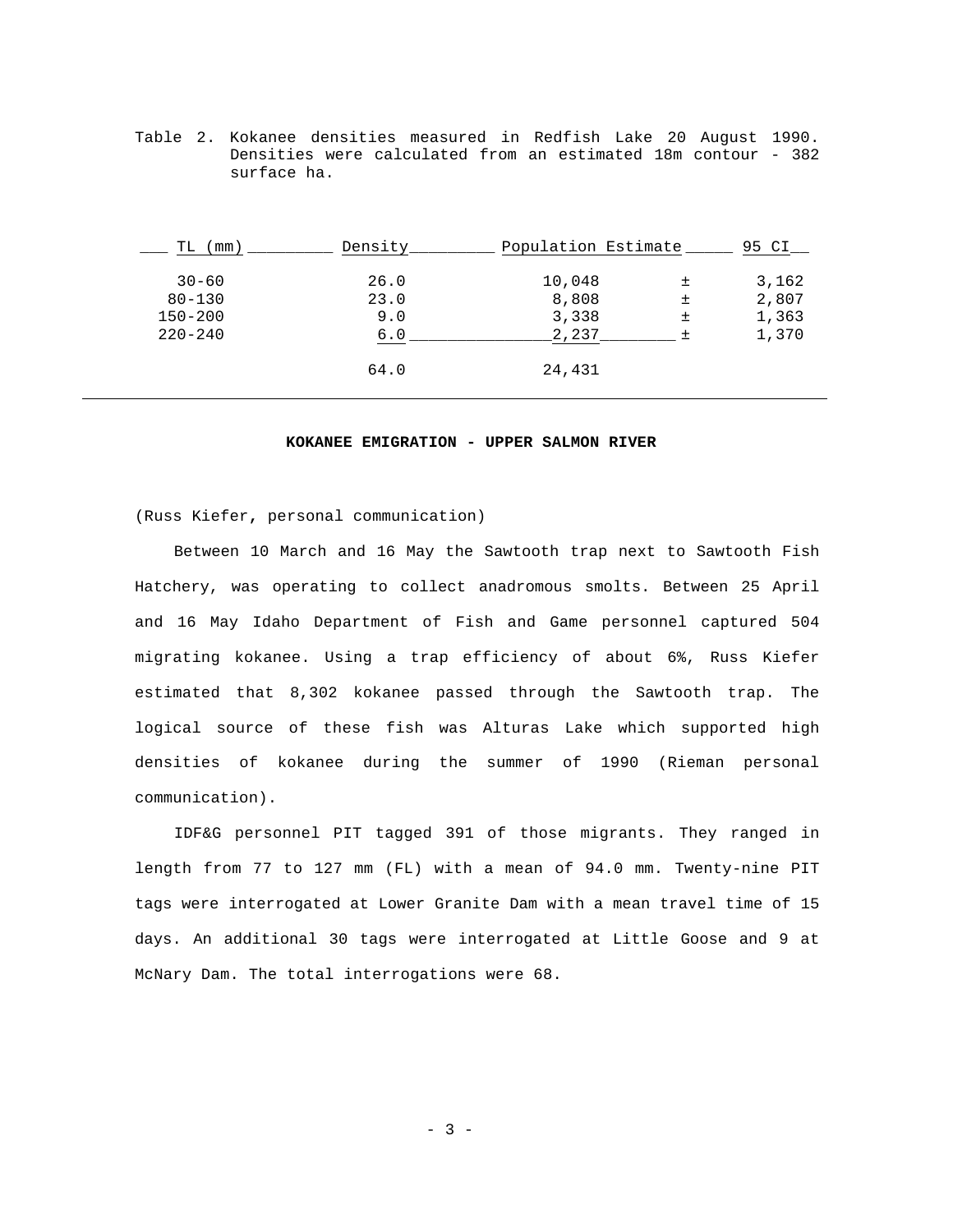A minimum survival rate from Sawtooth to Lower Granite for the migrating kokanee was 17% (68/391). If additional fish could have been interrogated to Bonneville and one assumed a 15% mortality at each of eight projects (70% cumulative mortality) the survival from Sawtooth to Lower Granite would have ranged from 17 to 30%. Using that range of survival rates, approximately 1,500-2,500 kokanee passing the Sawtooth weir would have arrived at Lower Granite Dam.

Kiefer noted the period of kokanee emigration from Sawtooth ranged from 25 April to 16 May. These dates are very similar to Bjornn's findings at the Redfish Lake Creek trap between 1955 and 1966 (Bjornn et al. 1968).

#### **SMOLT TRAP OPERATIONS - SNAKE AND CLEARWATER RIVERS**

The Idaho Department of Fish and Game has been operating smolt collection traps in the Snake and Clearwater rivers since 1983. The Clearwater trap sits 10 km from the confluence from the Snake River. The Snake trap is cabled to the Highway 12 Bridge that connects Lewiston and Clarkston. It rests 0.5 km upstream from the confluence with the Clearwater.

The Snake River trap begins operating in early March and often runs through late June with little down time. Occasional mechanical problems will prevent it from fishing. The Clearwater trap usually begins fishing in mid-March and runs to late May or early June. It is more flow sensitive and must be pulled to the side of the river when discharges exceed 30,000 cfs (Buettner, E. W. and V. L. Nelson 1989). The Clearwater trap operated 55% of its duration in the river in 1989 and 80% in 1990.

 $- 4 -$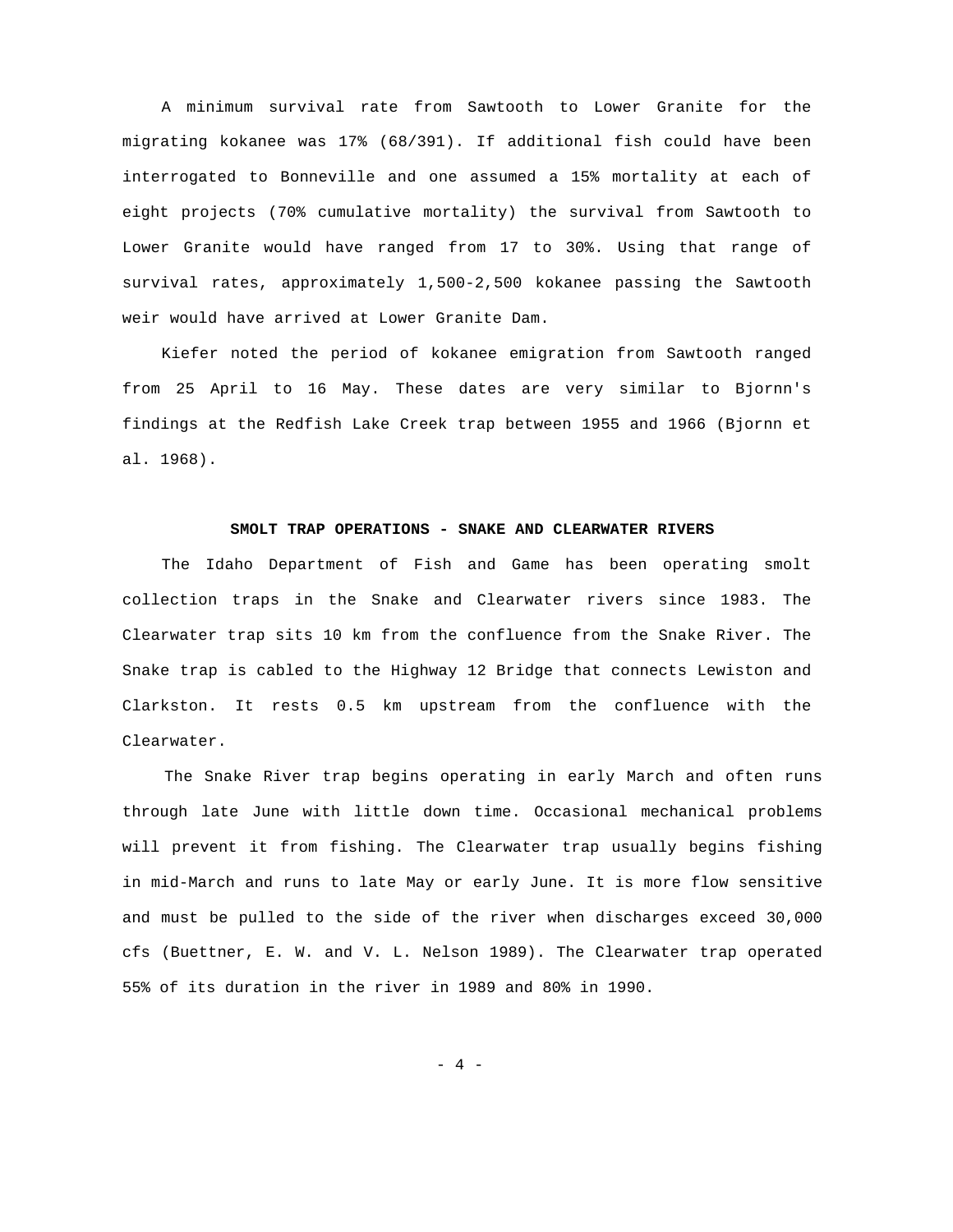# **Migration Timing -**

Both traps collect kokanee and/or sockeye. The highest recorded count occurred in the Snake trap in 1989 when 331 kokanee/sockeye were enumerated. The Clearwater trap's highest recorded number was 89 in 1990. Lance Nelson (personal communication) believes many of the Snake caught fish originate from the Clearwater. Often when the Clearwater trap increases in numbers the Snake is close to follow. Because of the Snake River trap's proximity to the mouth of the Clearwater, kokanee emigrating from Dworshak mill around the confluence area and subsequently are captured in the Snake trap. (Lance Nelson and Ed Buettner, personal communication).

In 1990 kokanee and/or sockeye were collected at both traps upon installation (Figures 1,2). In both 1989 and 1990 most all of the kokanee/sockeye were collected in the Snake trap prior to the time at which upper Salmon River fish could have arrived at the head of Lower Granite pool. Kokanee/sockeye emigration does not commence in the upper Salmon River until about 20 April (Bjornn et al. 1968; Russ Kiefer, personal communication).

### **Size of Emigrants -**

The kokanee/sockeye length frequencies for both the Clearwater and Snake traps, the Sawtooth trap and Dworshak losses are described in Figures 3, 4. Model lengths for the age 1+ kokanee/sockeye were 80-90 mm for the Dworshak losses and the Snake trap; 70-80 mm for the Clearwater trap and 90-100 mm for the Sawtooth trap.

 $-5 -$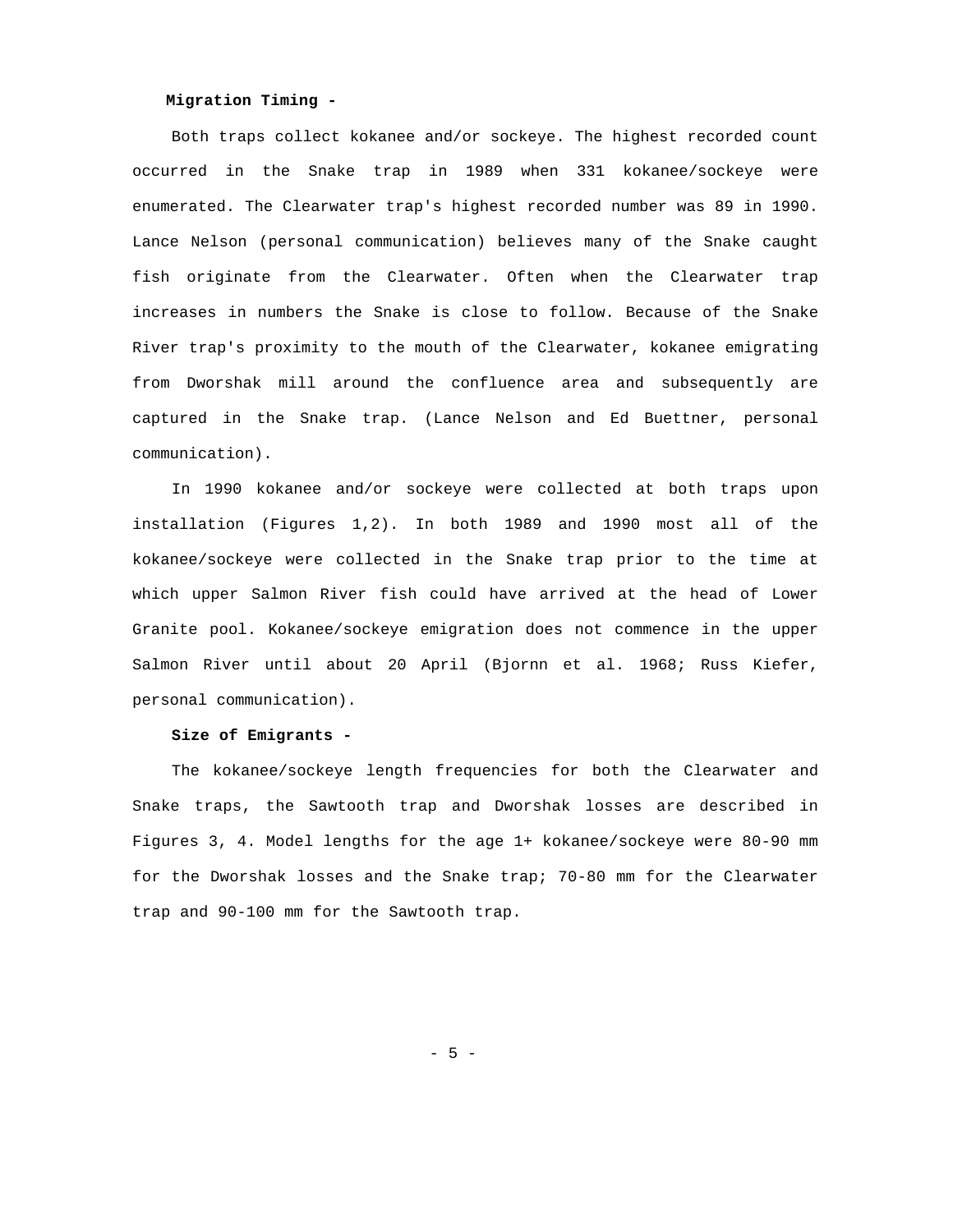# SNAKE RIVER TRAP - 1989 Kokanee/Sockeye



SNAKE RIVER TRAP - 1990 Kokanee/Sockeye



Figure 1. Numbers of kokanee/sockeye trapped by date in the in the Snake River trap in 1989 and 1990.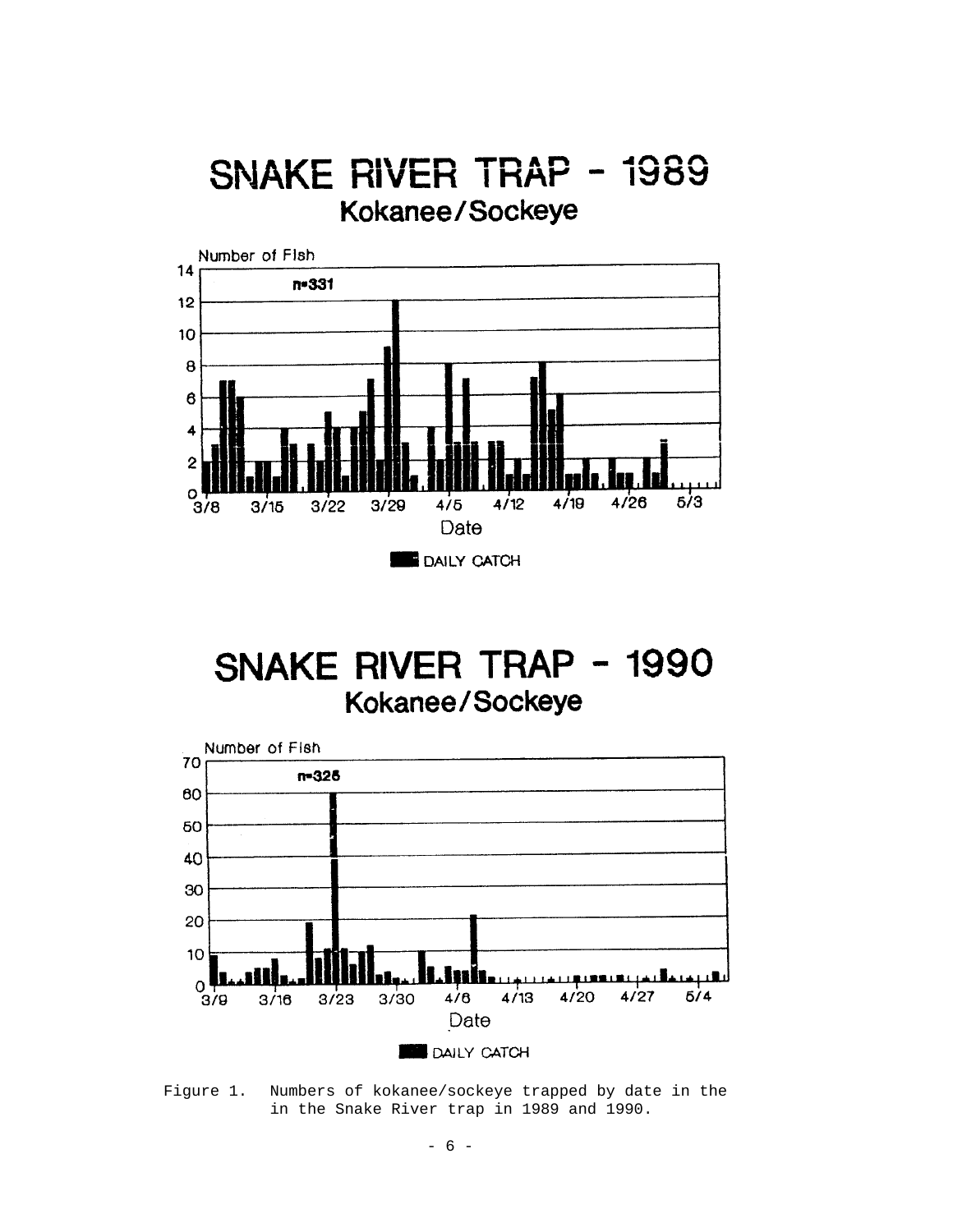

# CLEARWATER TRAP - 1990 **Kokanee**



Figure 2. Numbers of kokanee trapped by date in the Clearwater trap in 1989 and 1990.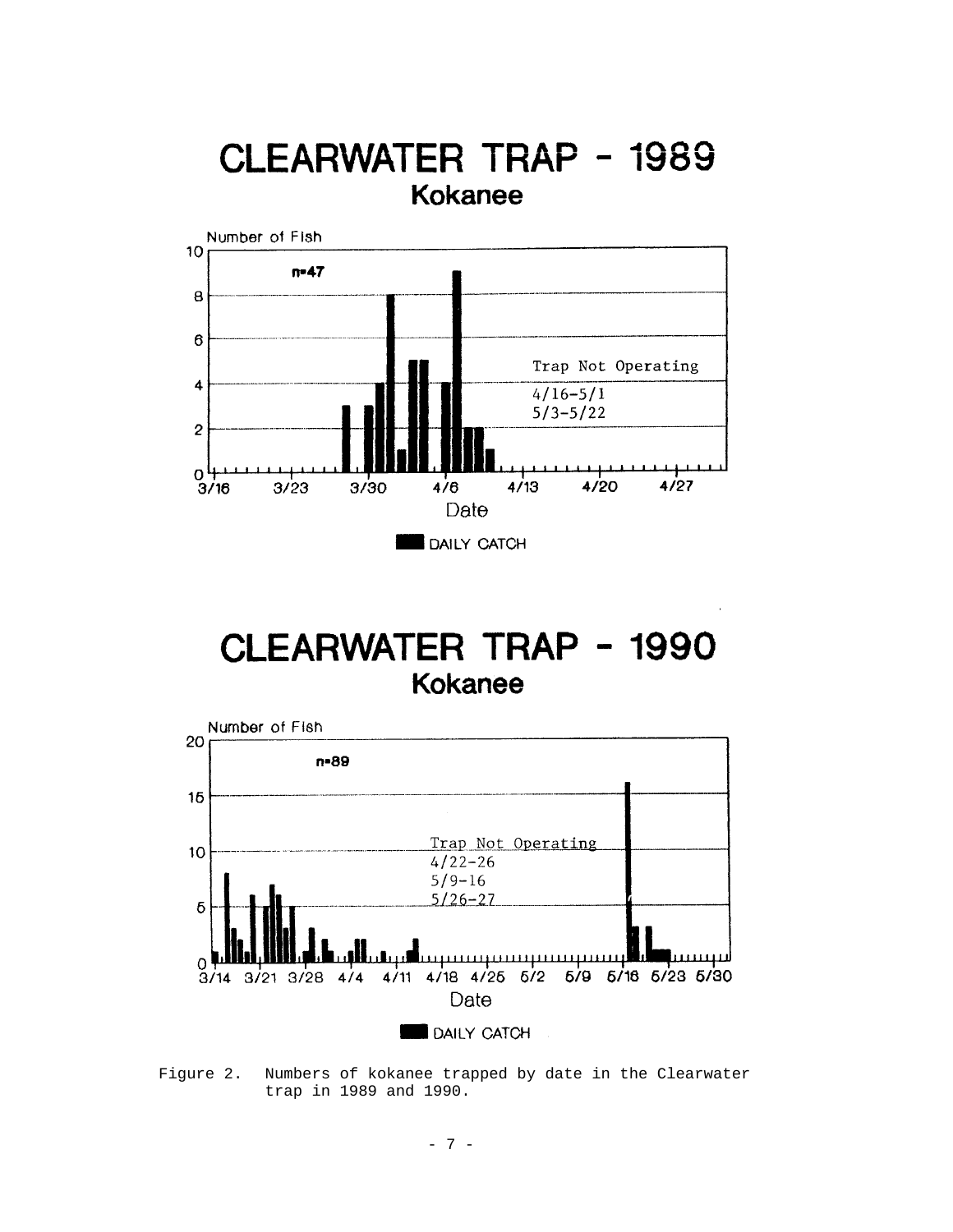



Sawtooth Trap 3/10-5/16 1990



Figure 3. Length frequency of kokanee/sockeye trapped in the Snake River and the Sawtooth trap in 1990.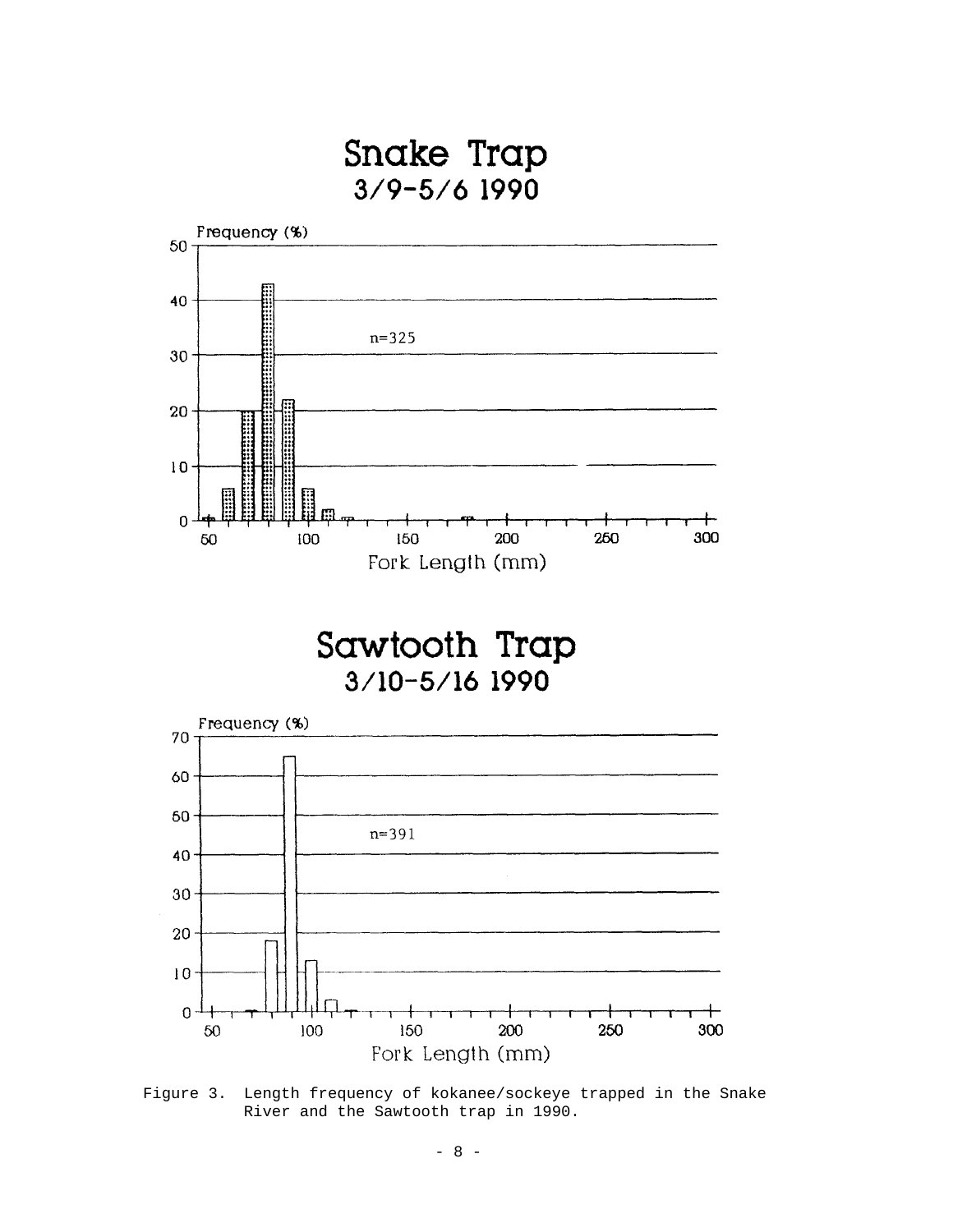

Figure 4. Length frequency of kokanee collected in the North Fork of the Clearwater River and the Clearwater trap in 1990.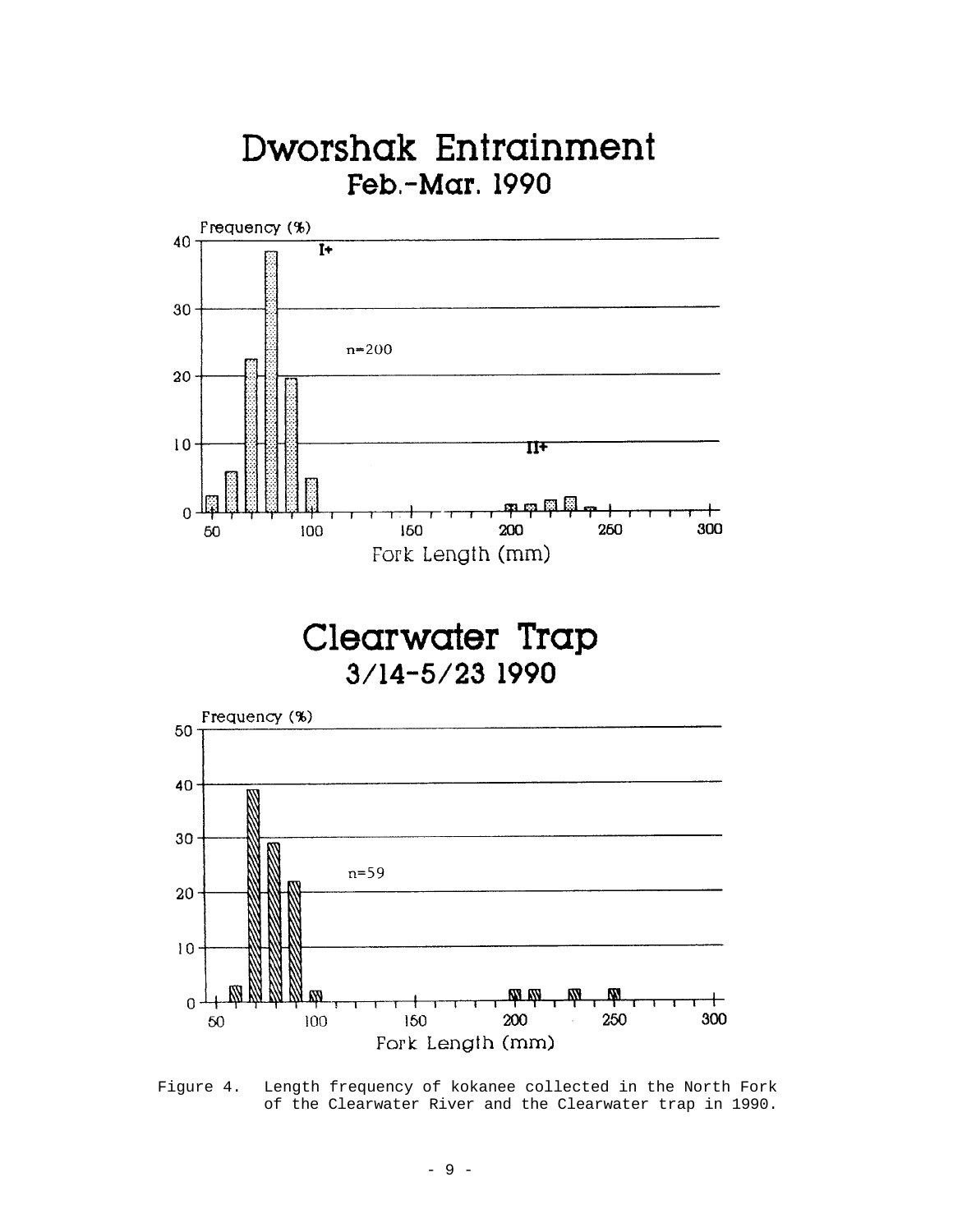# **KOKANEE EMIGRATION FROM DWORSHAK RESERVOIR -**

The Idaho Department of Fish and Game is currently assessing the status of kokanee populations in Dworshak Reservoir. Part of that study is addressing the loss of kokanee from the reservoir. Dworshak Dam's powerhouse capacity ranges between 1,000 and 10,000 cfs. Above 10,000 cfs the dam must spill to increase discharge. In years in which the reservoir spills water during the winter/spring period, kokanee of all age classes can be found in the Lower Clearwater River. In the years of no or little spill, primarily age 1+ kokanee can be found in the Lower Clearwater (Gregg Mauser, personal communication). Figure 3 depicts the size of kokanee found in the river in 1990.

Mauser (unpublished) described a relationship between discharge at Dworshak Dam and cumulative kokanee loss in the lower Clearwater River (Figure 5). It was difficult to obtain good quantitative numbers on the actual kokanee in the river but based on the population dynamics of kokanee in the reservoir, Mauser feels annual losses of 100,000 may be common. It is unclear as to the relationship between entrainment and propensity to emigrate. Obviously when discharge exceeds powerhouse capacity, kokanee of all ages tend to be lost suggesting entrainment. At lower discharge there may be a propensity of age 1+kokanee to emigrate.

# **KOKANEE STOCKING HISTORY IN THE STANLEY BASIN LAKES**

Table 3 includes the kokanee stocking history of lakes within Stanley Basin (Stocking records IDFG library). Stocking records are missing from 1946 to 1950. Known sources of the kokanee stocked are very limited. A major source of late spawning kokanee beginning in the

 $- 10 -$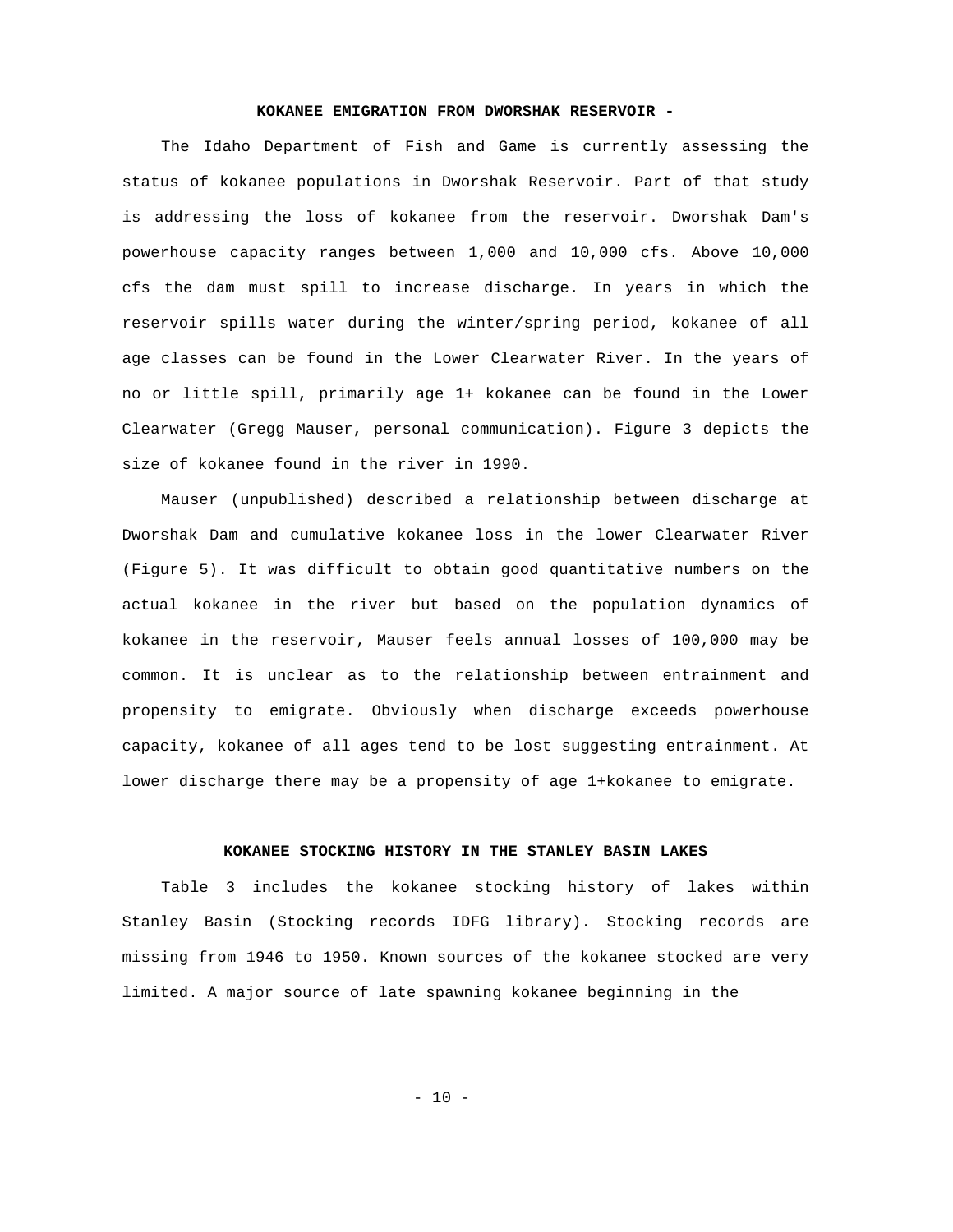

Figure 5. Relationship of discharge through Dworshak Dam vs cumulative loss of kokanee from Dworshak Reservoir in 1990. (Mauser unpublished)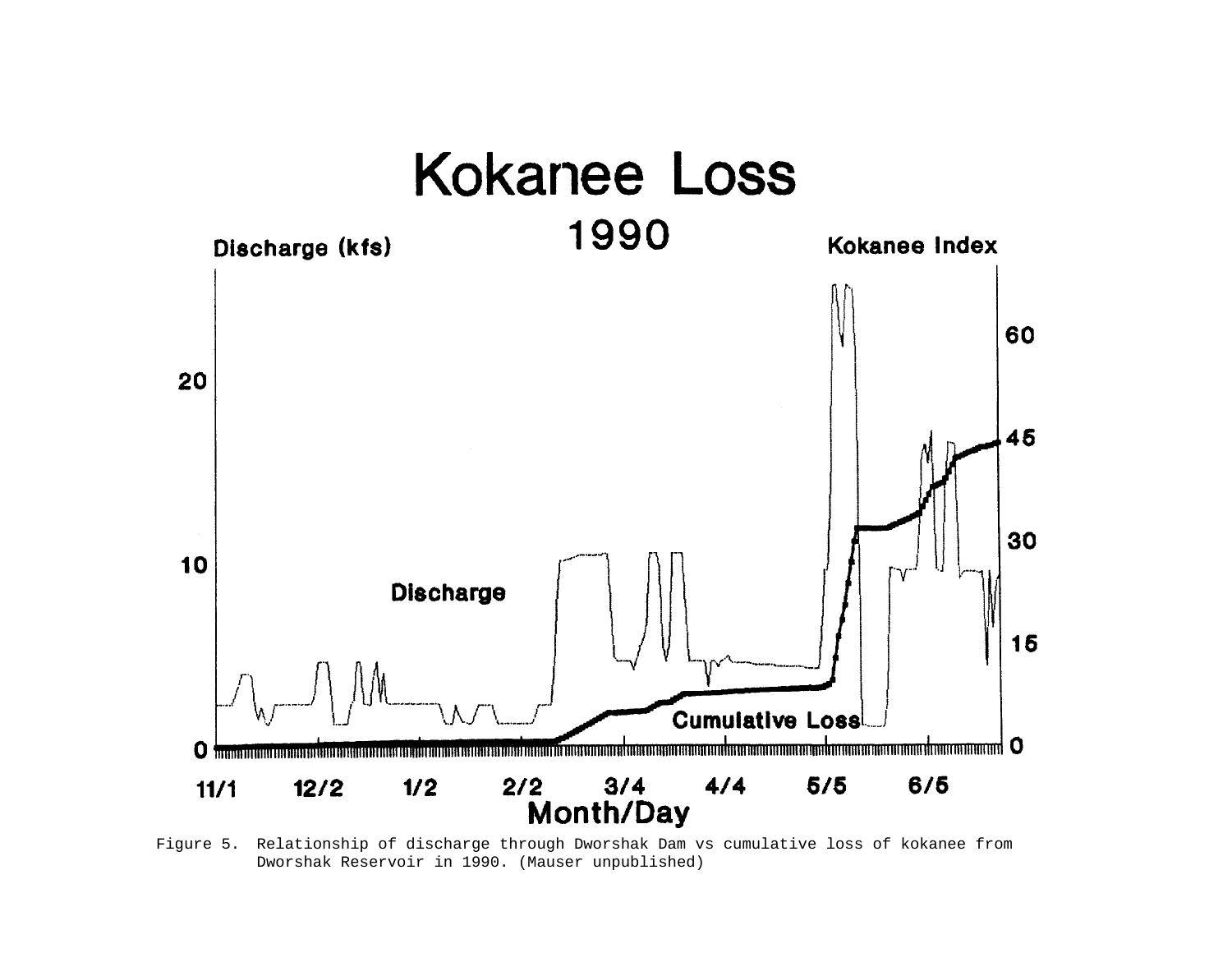1940s was Granite Creek, a tributary to Pend Oreille Lake. Kokanee were first identified in Pend Oreille in 1933. They drifted down the Clark Fork River from Flathead Lake (Jeppson 1963). Kokanee were first introduced into Flathead Lake in 1916, likely from Oregon. In 1933 a second release was made into Flathead from the Quinnat Fish Hatchery in Oregon (Laney Hanzel, personal communication). The Summers Hatchery on the banks of Flathead Lake was used as a source for late-spawning kokanee eggs for years (Laney Hanzel, personal communications).

During the 1940s and 1950s from one to two million kokanee eggs were taken annually from Pend Oreille Lake and distributed around the state, including Big Payette Lake, Warm lake and in 1950 Anderson Ranch Reservoir (Simpson 1948; Idaho Wildlife Review Dec/Jan 1950, pg. 8). Warm Lake was stocked with kokanee between 1951 and 1962 (IDFG stocking records). Many of those were likely from Pend Oreille Lake. IDFG personnel gill netted 50-100 mature late spawning kokanee in Warm lake in October 1990 (Don Anderson, personal communication).

A common source for early spawning kokanee in Idaho was Moose Creek, a tributary to Island Park Reservoir in eastern Idaho. Island Park received kokanee from Kootenay Lake, British Columbia in 1944 and 1946 (Culpin 1969). Island Park kokanee were released into the South Fork of the Boise River above Anderson Ranch Reservoir in 1963 (Stacy Gebhards, personal communication). Stacy thinks Frank Graver of the Eagle Fish Hatchery stocked kokanee into Fall Creek, a tributary to Anderson Ranch in 1958 or 1959. That release produced some 18 inch kokanee ranging to 2.5 lbs. The likely source was Island Park Reservoir. Island Park was treated chemically in 1958 and subsequently

 $- 12 -$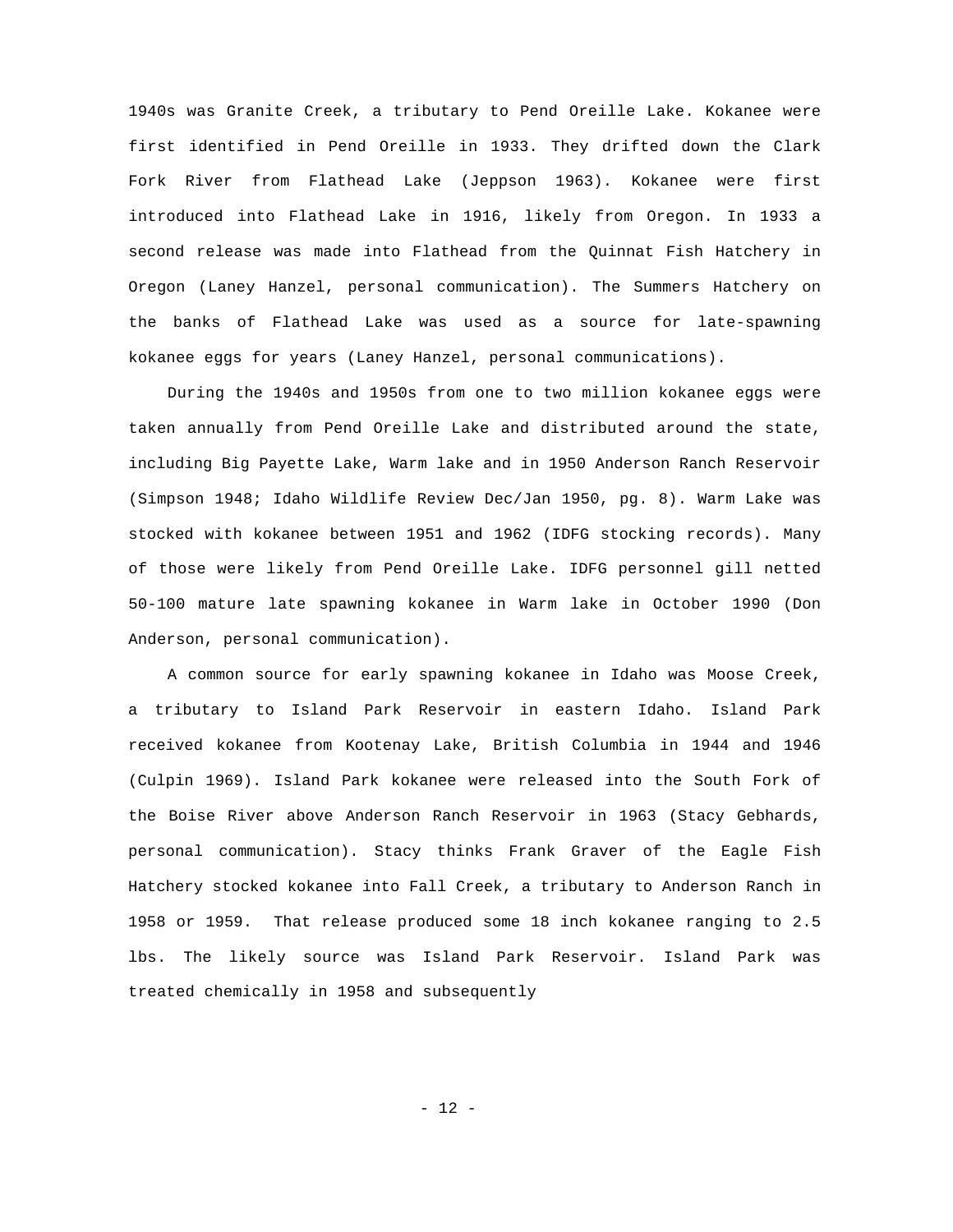restocked in 1959 likely with eggs taken in 1958 prior to the treatment (Paul Jeppson, personal communication). Additional kokanee releases into Anderson Ranch Reservoir are reported in Table 4.

Kootenay Lake, British Columbia was the probable source of early spawning kokanee throughout the northwest. Eggs were collected as early as 1916 from the Meadow Creek Hatching Channel. They were widely distributed within British Columbia and the United States (Harvey Andrusak, personal communication). Pend Oreille Lake supports an early spawning population in Trestle Creek that dates back to the 1940s or 1950s (Paul Jeppson, personal communication).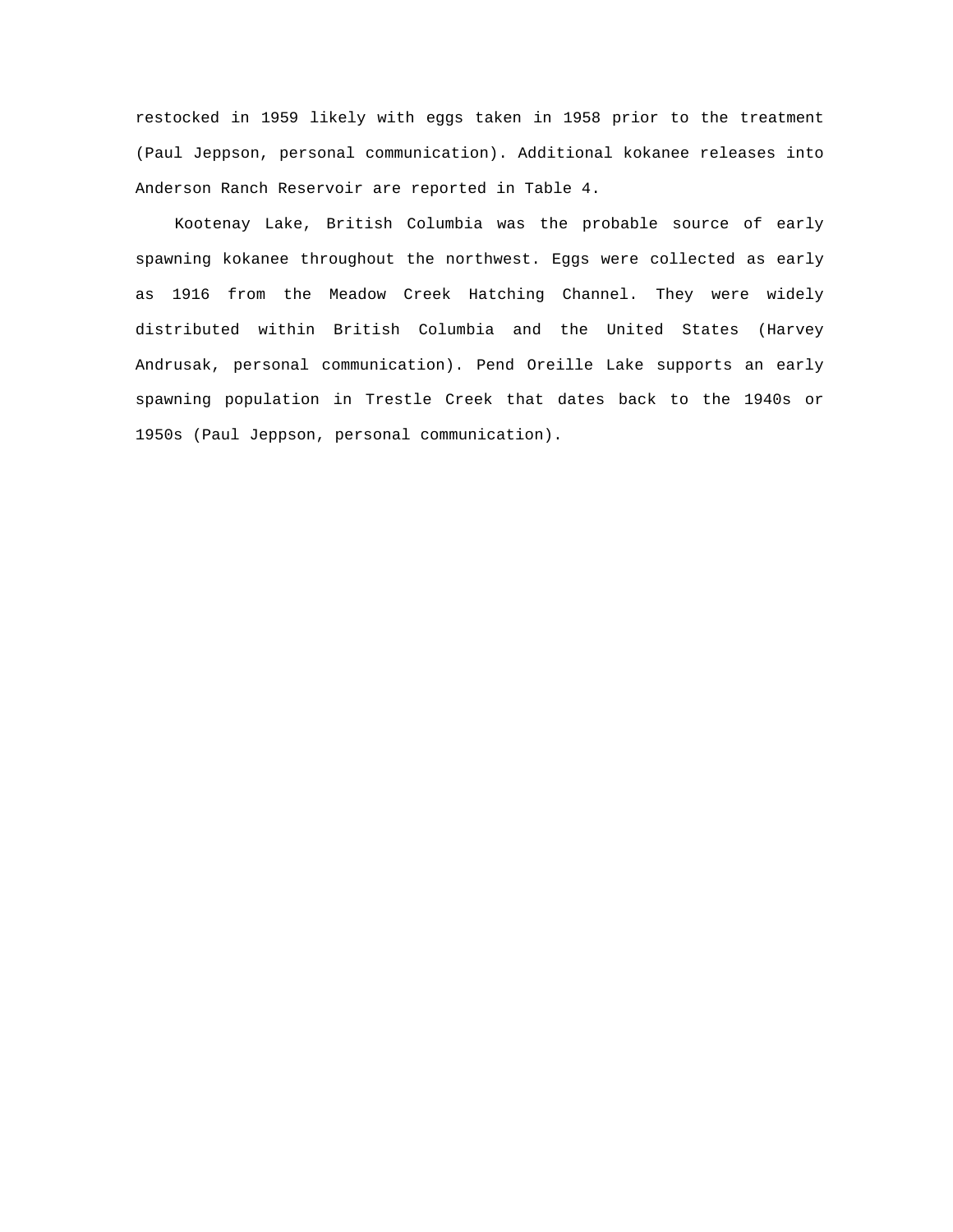| Date                                                          | Water                  | Numbers |                 | Size_ Hatchery rearing | Source         |
|---------------------------------------------------------------|------------------------|---------|-----------------|------------------------|----------------|
| $6/19 - 8/2/21$ Alturas                                       |                        | 40,300  |                 | Unknown                | Unknown        |
| 6/23/30                                                       | Alturas, Pettit 17,500 |         |                 | Hayspur                | Unknown        |
|                                                               | Redfish, Stanley       |         |                 |                        |                |
| 6/26/30                                                       | Redfish                | 7,000   |                 | Hayspur                | Unknown        |
| 6/16/32                                                       | Redfish                | 8,000   | 5"              | Hayspur                | Unknown        |
| 6/17/31                                                       | Alturas                | 9,060   | 5"              | Hayspur                | Unknown        |
| 6/18/32                                                       | Pettit                 | 7,000   | 5"              | Hayspur                | Unknown        |
| 6/28/33                                                       | Redfish                | 16,150  |                 | Hayspur                | Unknown        |
| 6/29/33                                                       | Pettit                 | 11,400  |                 | Hayspur                | Unknown        |
| 6/30/33                                                       | Alturas                | 17,000  |                 | Hayspur                | Unknown        |
| 6/6/44                                                        | Alturas                | 45,000  | $2 - 3$ "       | Hayspur                | Unknown        |
| 6/7/44                                                        | Alturas                | 60,000  | $2 - 3$ "       | Hayspur                | Unknown        |
| 6/12/44                                                       | Alturas                | 60,000  | $2 - 3$ "       | Hayspur                | Unknown        |
| 6/13/44                                                       | Alturas                | 52,500  | $2 - 3$ "       | Hayspur                | Unknown        |
| 6/14/44                                                       | Alturas                | 27,000  | $2 - 3$ "       | Hayspur                | Unknown        |
| 7/6/44                                                        | Redfish                | 54,150  | $1 - 1$ $3/4$ " | Hayspur                | Unknown        |
| 7/7/44                                                        | Redfish                | 49,400  | $1 - 1$ $3/4$ " | Hayspur                | Unknown        |
| 5/21/45                                                       | Little Redfish         | 55,000  | $2 - 3$ "       | Unknown                | Unknown        |
| 6/9/45                                                        | Alturas                | 85,440  | $2 - 3$ "       | Hayspur                | Unknown        |
| 6/10/45                                                       | Alturas                | 96,000  | $2 - 3$ "       | Hayspur                | Unknown        |
| 6/10/45                                                       | Alturas                | 96,000  | $2 - 3$ "       | Hayspur                | Unknown        |
| 6/11/45                                                       | Redfish                | 91,200  | $2 - 3$ "       | Hayspur                | Unknown        |
| Stocking records from 1946-1950 are missing from IDFG library |                        |         |                 |                        |                |
| 6/7/52                                                        | Alturas                | 90,000  | $1 - 1$ $1/2$ " | Hayspur                | Unknown        |
| 7/13/62                                                       | Redfish                | 43,251  | 2"              | Mackay                 | Pend Oreille   |
| 7/8/65                                                        | Pettit                 | 4,560   | $1 - 2$ "       | Mackay                 | Unknown        |
| 6/26/68                                                       | Alturas                | 196,000 | $0 - 3$ "       | Eagle                  | North Idaho    |
| 6/28/68                                                       | Pettit                 | 79,100  | $0 - 3$ "       | Eagle                  | North Idaho    |
| 5/28/71                                                       | Fishhook Cr.           | 50,344  | $0 - 3$ "       | Mackay                 | Unknown        |
|                                                               |                        |         |                 |                        | early spawning |
| 6/17/71                                                       | Redfish                | 45,900  | $0 - 3$ "       | Hayspur                | Unknown        |
| 7/12/72                                                       | Redfish                | 51,435  | $3 - 6$ "       | Mackay                 | Unknown        |
|                                                               |                        |         |                 |                        | early spawning |
| 6/1/88                                                        | Stanley                | 49,926  | $3 - 6$ "       | Eagle                  | Unknown        |
|                                                               |                        |         |                 |                        | early spawning |
| 6/15/89                                                       | Stanley                | 60,000  | $3 - 6$ "       | Mackay                 | Unknown        |
|                                                               |                        |         |                 |                        | early spawning |

Table 3. Kokanee stocking records for the Stanley Basin lakes 1921-1990 (IDFG stocking records).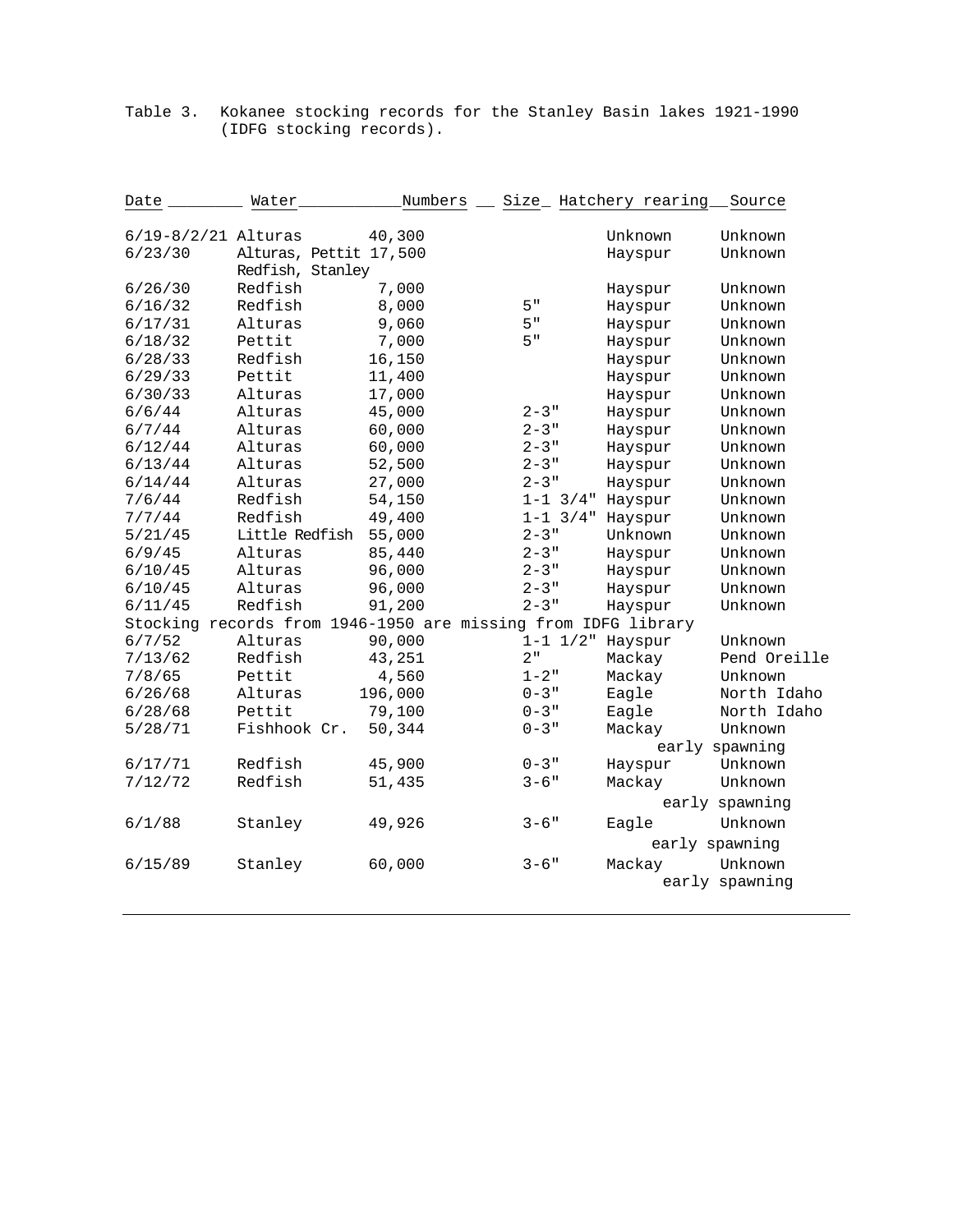| Release date | Number  | Source           |
|--------------|---------|------------------|
| Nov 1964     | 686,000 | Island Park      |
| May 1965     | 434,720 | North Idaho      |
| April 1966   | 390,000 | British Columbia |
| April 1967   | 52,000  | Island Park      |
| April 1967   | 156,000 | British Columbia |

Table 4. Kokanee releases into Anderson Ranch Reservoir between 1964 and 1967 (from Culpin 1969).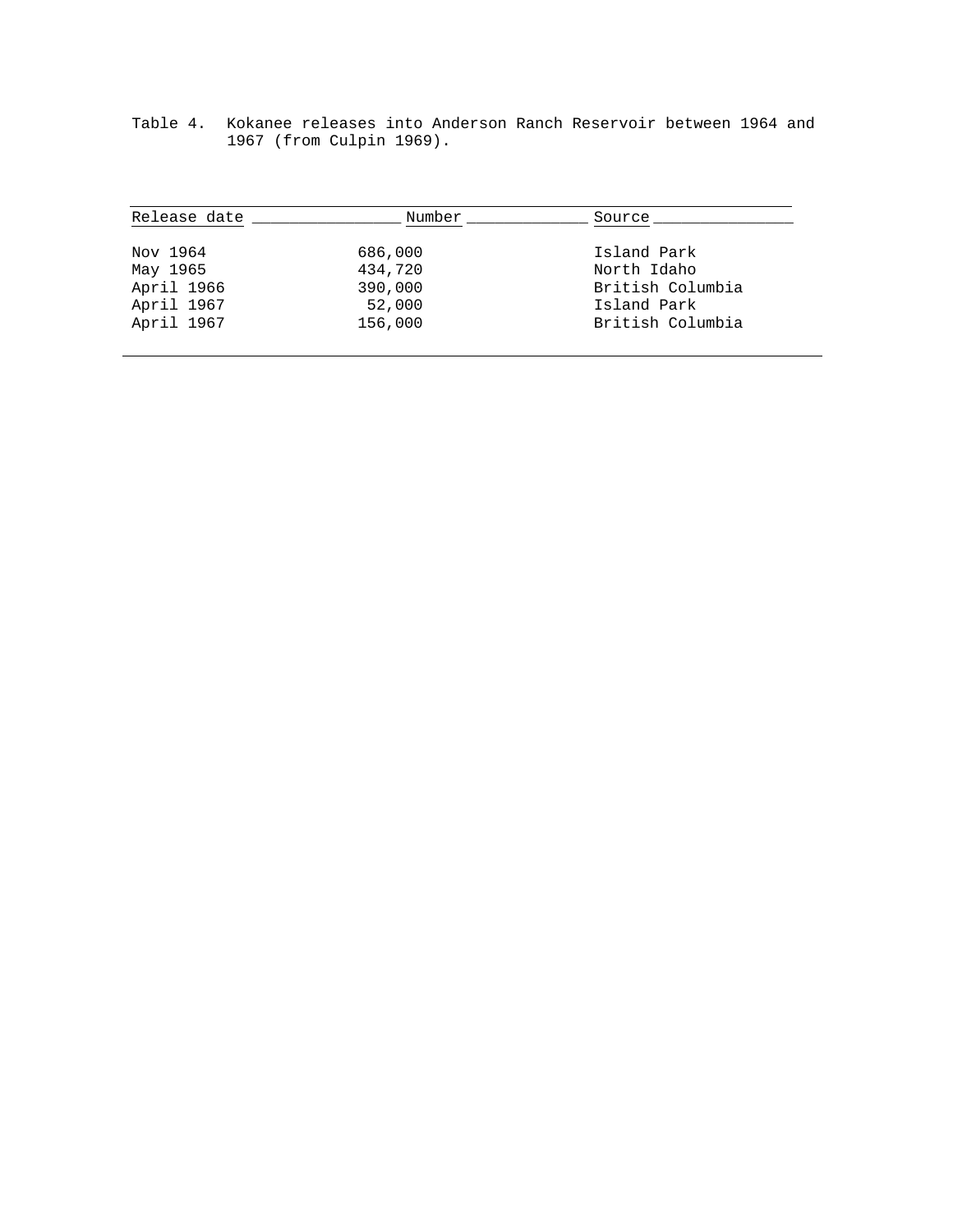#### **ADULT MIGRATION AND SPAWNING**

Evermann (1896) described the spawning of redfish in Alturas Lake in 1984. He reported that the large ones spawn mostly in the lower part of the inlet while the small ones run upstream. Mr. F. C. Parks - "The small ones run up the inlet at least three miles where the water is so shallow that their backs stick out. The large ones spawn in the lower part of the inlet." Bjornn (personal communication) observed adult sockeye returning to the inlet of Alturas Lake in 1964. He also noted they were spawning near the mouth of the inlet. A request of the local rancher was made that year to release water through the diversion so sockeye that were seen in the Salmon River might make it to Alturas Lake. A total of 45 were seen in the outlet and inlet of Alturas Lake.

In Evermann (1894), a Mr. B. S. Brown of Bliss noted that he had seen the large ones (redfish) in Big Redfish, Stanley and Pettit lakes. He saw them spawning in Big Redfish Lake about 18 August in 1893, about 15 August in 1887, 1888 and 1889. Based on the time at which they were seen spawning, they were likely using a tributary of Redfish Lake. I could find no reference of observations of shoreline spawning of either large ones or small ones in any of the Stanley Basin lakes in the Evermann series. However in Evermann (1894), Mr. W. C. Jennings gave the following report about Big Payette Lake. "They appear about August 10 to 15th each year and continue to be seen up to the last of October, or until the snow comes; have seen them in great numbers late in October. They appear a week or two before they are ready to spawn. The height of the spawning season is throughout September. The principle spawning beds were in the inlet 2 or 3 miles

 $- 16 -$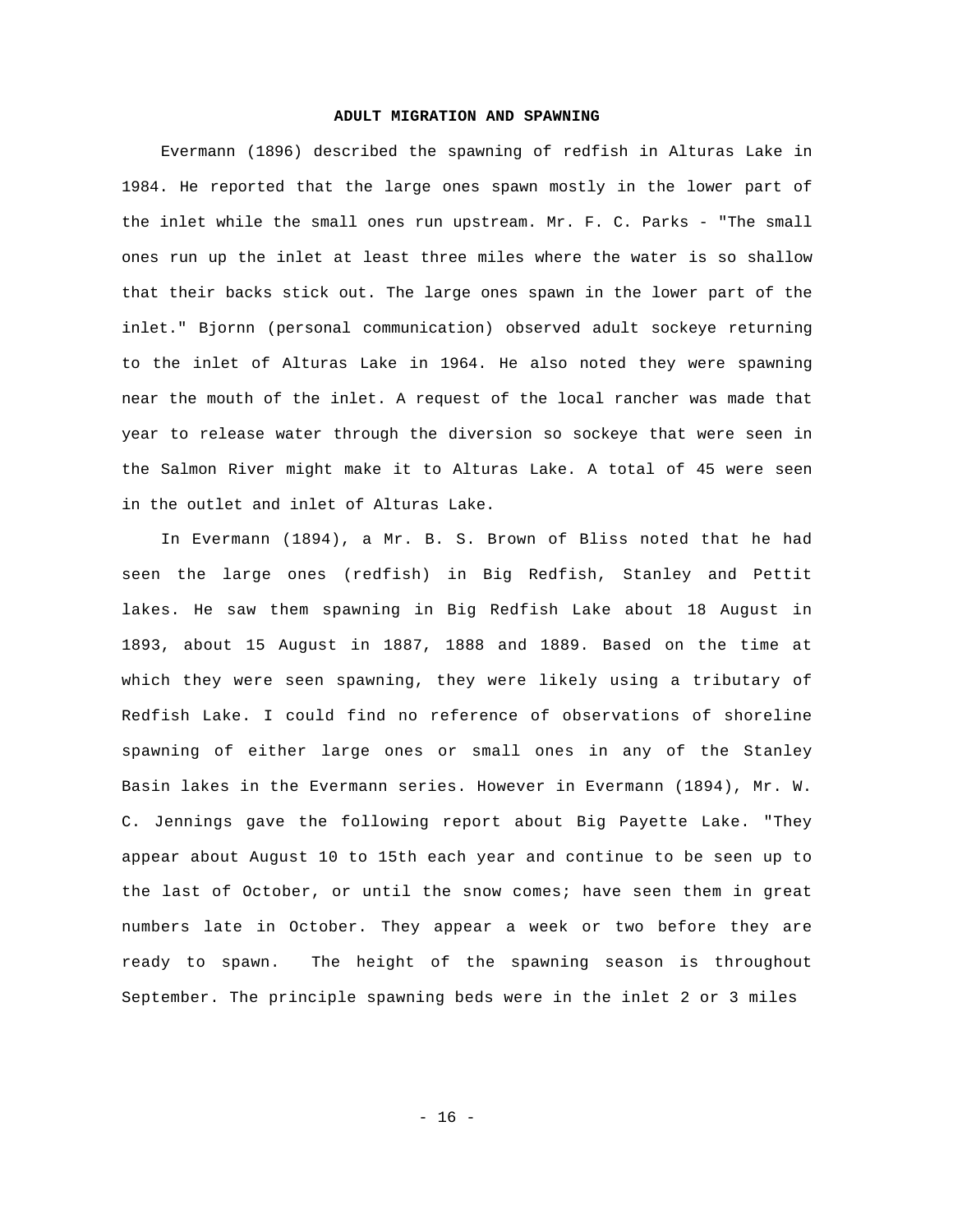above the lake; they go up 5 or 6 miles, however. When they were so abundant many used to spawn around the edges of the lake on sandy places where there are springs which makes the water colder. This spawning in the lake took place at same time as that in the inlet. There are both large and small redfish here: The large ones run 4 to 5 pounds undressed or about 2 1/2 pounds dressed."

It could be that October spawning kokanee and sockeye used the shorelines of the Stanley Basin lakes in the late 1800s, but were not readily seen. As early as 1927, sockeye were observed spawning along the shoreline of Redfish Lake in October (Hall-Griswold 1990). In 1942 a survey team of the USFWS observed about 200 spawning sockeye in Redfish Lake (Hauck 1955). A survey of Redfish Lake in October, 1953, gave an estimated spawning population of about 2 to 3 thousand (Hauck 1955). I could find no accounts of sockeye spawning in the Redfish tributaries beyond the late 1800s. The traditional sockeye spawning in Redfish from the 1920s to the present has been the October shoreline spawner.

To date no gill netting has been done in either Alturas or Redfish lakes to determine if mature kokanee can be found in October. Bjornn et al. (1968) noted what appeared to be "residual sockeye salmon" in Pettit and Yellowbelly lakes after a chemical treatment in 1961 and 1962. "The fish were darker in coloration than the bright red kokanee and would have spawned later than the kokanee populations in Redfish and Alturas lakes." No record of kokanee stocking had been reported in either of the lakes prior to treatment (Bjornn et al. 1968).

- 17 -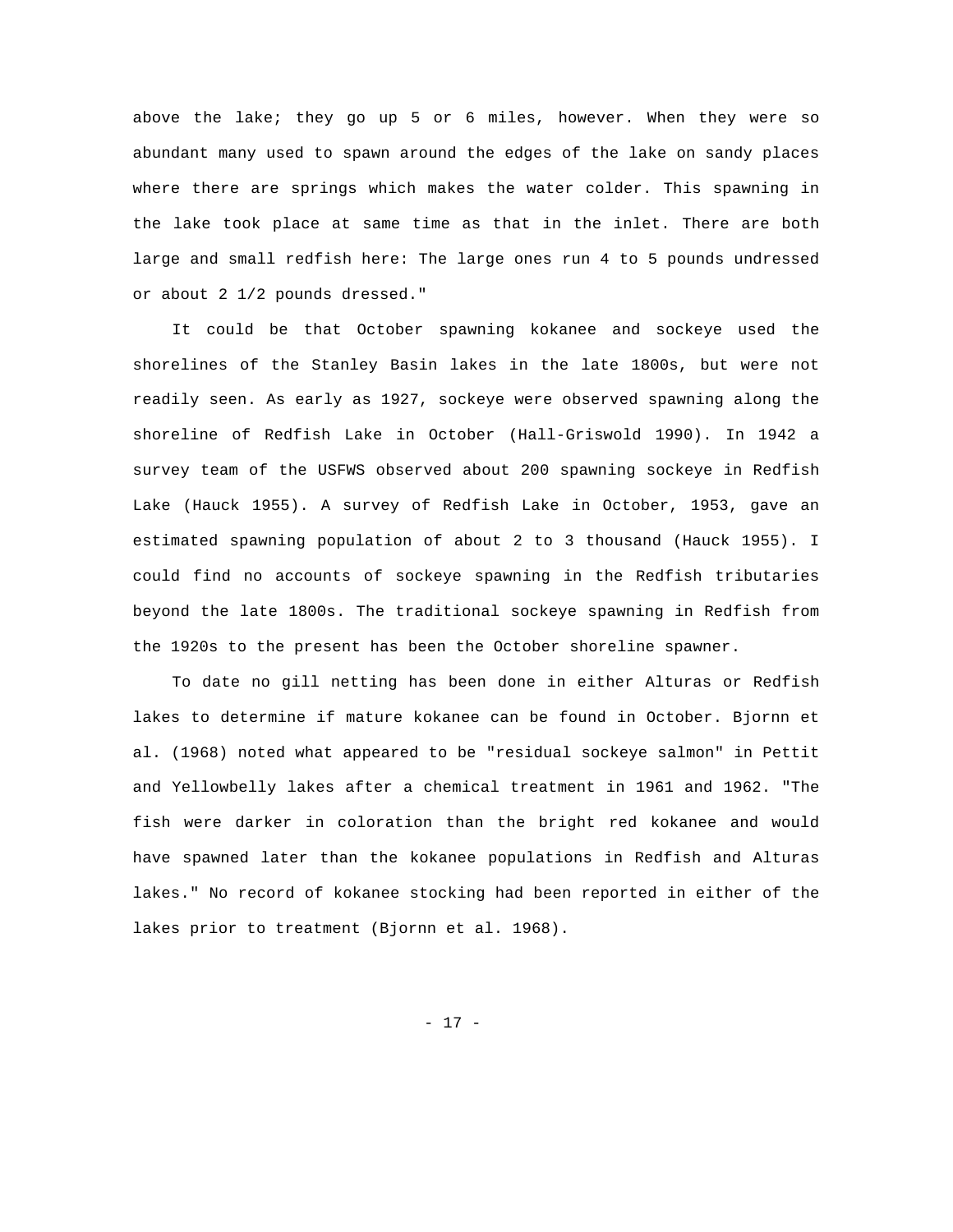Stacy Gebhards (personal communication) chemically treated Hell Roaring Lake in the Sawtooths in 1970-71. He noted 4 to 5-inch mature kokanee that were killed during the fall treatment.

Bjornn et al. (1968) describes the run timing of sockeye into Redfish Lake between 1954 and 1966 as first appearing after the middle of July with most of the run passing in August and few into September and some as late as October. Recent returns are similar to Bjornn's findings (Table 5). Evermann's (1894, 1985, 1896) description of spawning in Alturas and Redfish lakes in the late 1800s suggests a run timing earlier than observed by Bjornn or the adults at the turn of the century were arriving ready to spawn. Bjornn et al. (1968) noted a two-month difference between peak arrival and spawning in Redfish Lake. The time of spawning is directly related to the number of temperature units that are available to the embryos. Spawners depositing eggs in the tributary gravels of Redfish or Alturas lakes in October would be at a survival disadvantage compared to those using shoreline gravels.

If there is a real difference in arrival timing between what Evermann noted and what has been the accepted arrival time at Redfish in the past 65 years, there may be an explanation. Bjornn et al. (1968) felt that the lower Columbia River commercial fishery was selective to larger fish and may have taken a disproportionately large share of the fish destined for Redfish Lake. This fishery may also have selected for a later arriving sockeye to the upper Salmon River. Also with limited passage at Sunbeam Dam there may have been selective pressure for a later arriving sockeye. The relationship between arrival time and maturity is not well understood.

- 18 -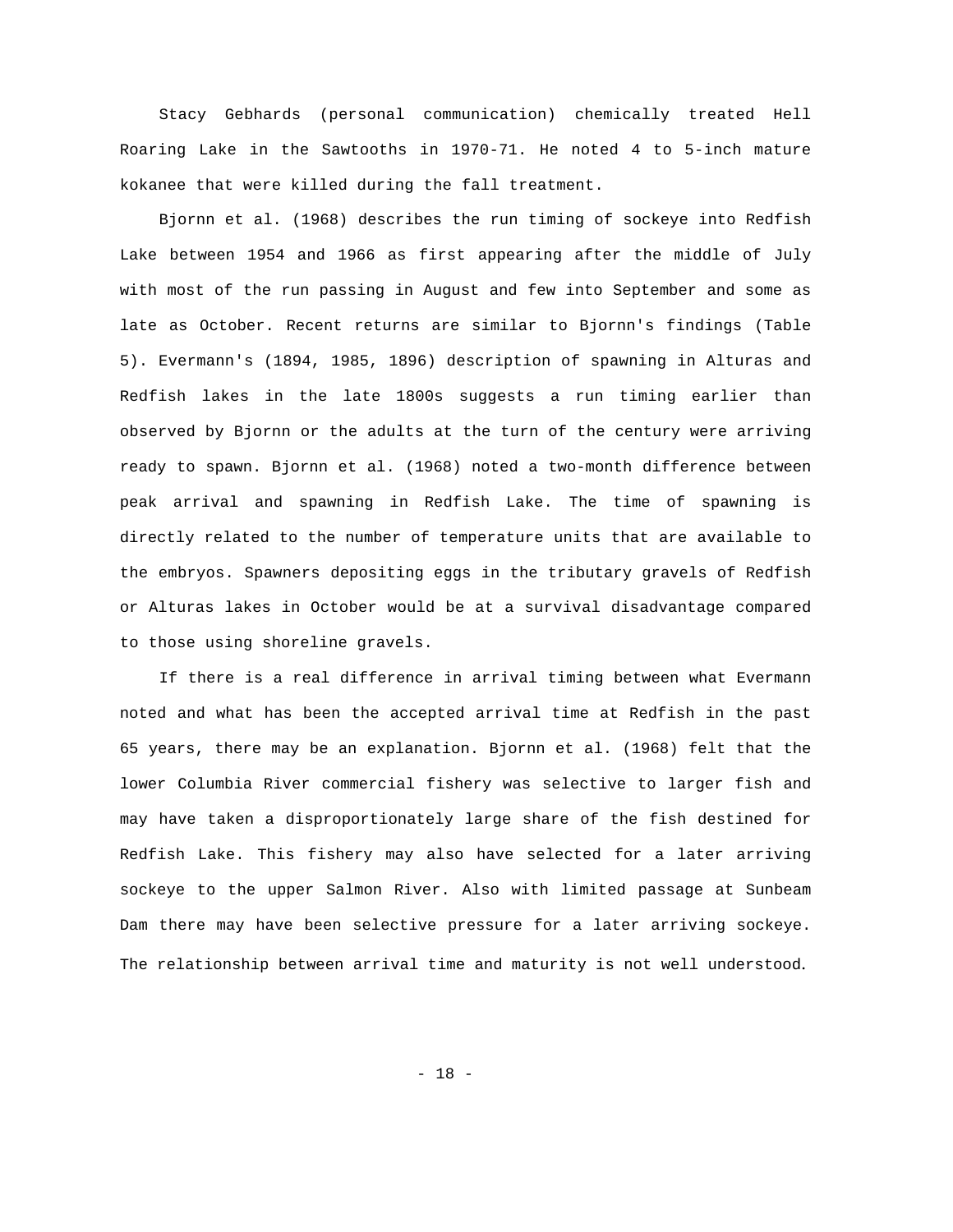| <u>Trap</u> | Year | Month/Day                                           | Number/Sex     |
|-------------|------|-----------------------------------------------------|----------------|
| Sawtooth    | 1985 | July 12                                             | $1~\mathrm{M}$ |
|             |      | 15                                                  | 1 M            |
| Redfish     |      | 24                                                  | 1 M            |
| Sawtooth    |      | 26                                                  | 1 F            |
| Redfish     |      | Aug 9                                               | 3 M            |
|             |      | 10                                                  | 1 M            |
|             |      | 11                                                  | 1 F            |
|             |      | $12$                                                | 1 M            |
|             |      | $17$                                                | 2 M            |
|             |      | 31                                                  | 1 F            |
|             |      | Sept 20                                             | 1 F            |
|             |      | TOTALS                                              | 10 M, 4 F      |
| Redfish     | 1986 | July 7                                              | 1 M            |
|             |      | 29                                                  | 1 F            |
|             |      | Aug 1                                               | 1 F            |
|             |      | $\sqrt{2}$                                          | 1 M,<br>2 F    |
|             |      | $\mathsf 3$                                         | 1 M            |
|             |      | $\boldsymbol{7}$                                    | 3 M, 3 F       |
|             |      | 8                                                   | 2 F            |
|             |      | 9                                                   | 1 M            |
|             |      | 10                                                  | $4$ F          |
|             |      | 11                                                  | 1 M            |
|             |      | 13                                                  | 1 M, 1 F       |
|             |      | 14                                                  | 1 M            |
|             |      | $15$                                                | 1 M, 1 F       |
|             |      | 23                                                  | 2 M            |
|             |      | 26                                                  | 1 F            |
|             |      | TOTALS                                              | 13M, 16F       |
| Sawtooth    | 1987 | July 26                                             | 1 M            |
| Redfish     |      | 29                                                  | 2 F            |
| Sawtooth    |      | Aug 10                                              | 1 F            |
| Redfish     |      | 10                                                  | 1 M,<br>1F     |
|             |      | 11                                                  | 1 M            |
|             |      | 12                                                  | 1 F            |
|             |      | $18\,$                                              | 1 M            |
|             |      | 23                                                  | 1 F            |
|             |      | 25                                                  | 1 M            |
|             |      | 26                                                  | 1 M            |
|             |      | 31                                                  | 1 F            |
|             |      | Sept 10                                             | 1 F            |
|             |      | 16                                                  | $1 F$          |
|             |      | 22                                                  | $1 F$          |
|             |      | TOTALS                                              | 6M, 10F        |
| Sawtooth    | 1988 | July 27                                             | 1 F            |
| Sawtooth    | 1989 | Aug 3                                               | 1 F            |
|             | 1990 | None                                                |                |
|             |      | Redfish trap was not operated in 1988, 1989 or 1990 |                |

# Table 5. Trapping dates for sockeye collected at the Redfish and Sawtooth traps 1985-1990.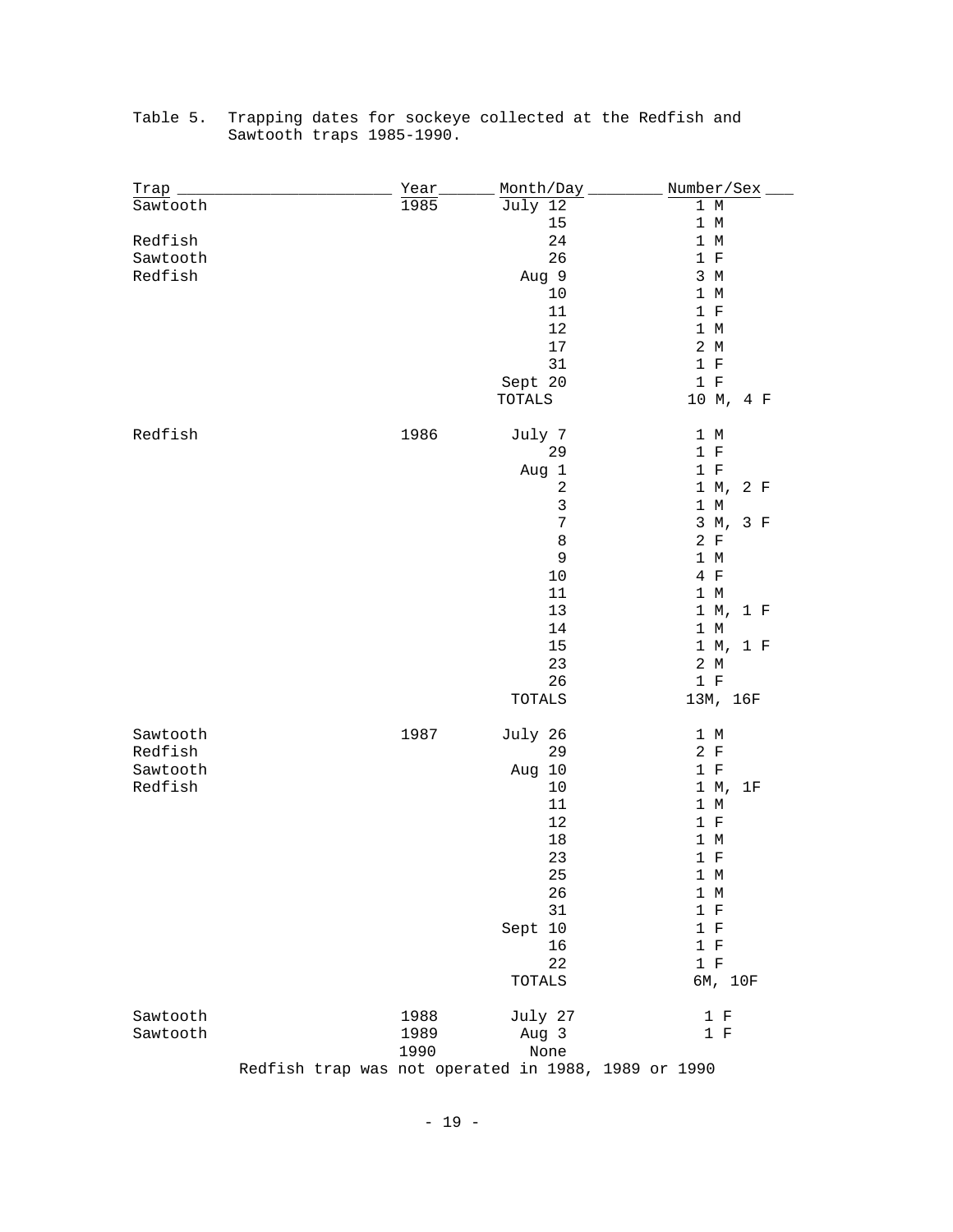#### **SUMMARY**

The following information collected in 1990

- − density estimates of kokanee populations in Redfish and Alturas lakes
- − estimates of kokanee emigration from Alturas Lake
- − estimates of survival of kokanee to Lower Granite Dam
- − timing at which kokanee were collected at the head of Lower Granite pool
- − similarity in size of kokanee trapped at the head of Lower Granite pool and the size of kokanee emigrating from Dworshak Reservoir

suggests that the contribution of Alturas and/or Redfish Lake kokanee to those passing Lower Granite Dam was less than 10%.

Assumptions - 10,000 emigrants from Alturas and Redfish

- − 30% survival to Lower Granite Dam
- − 1990 collection at LGD 14,700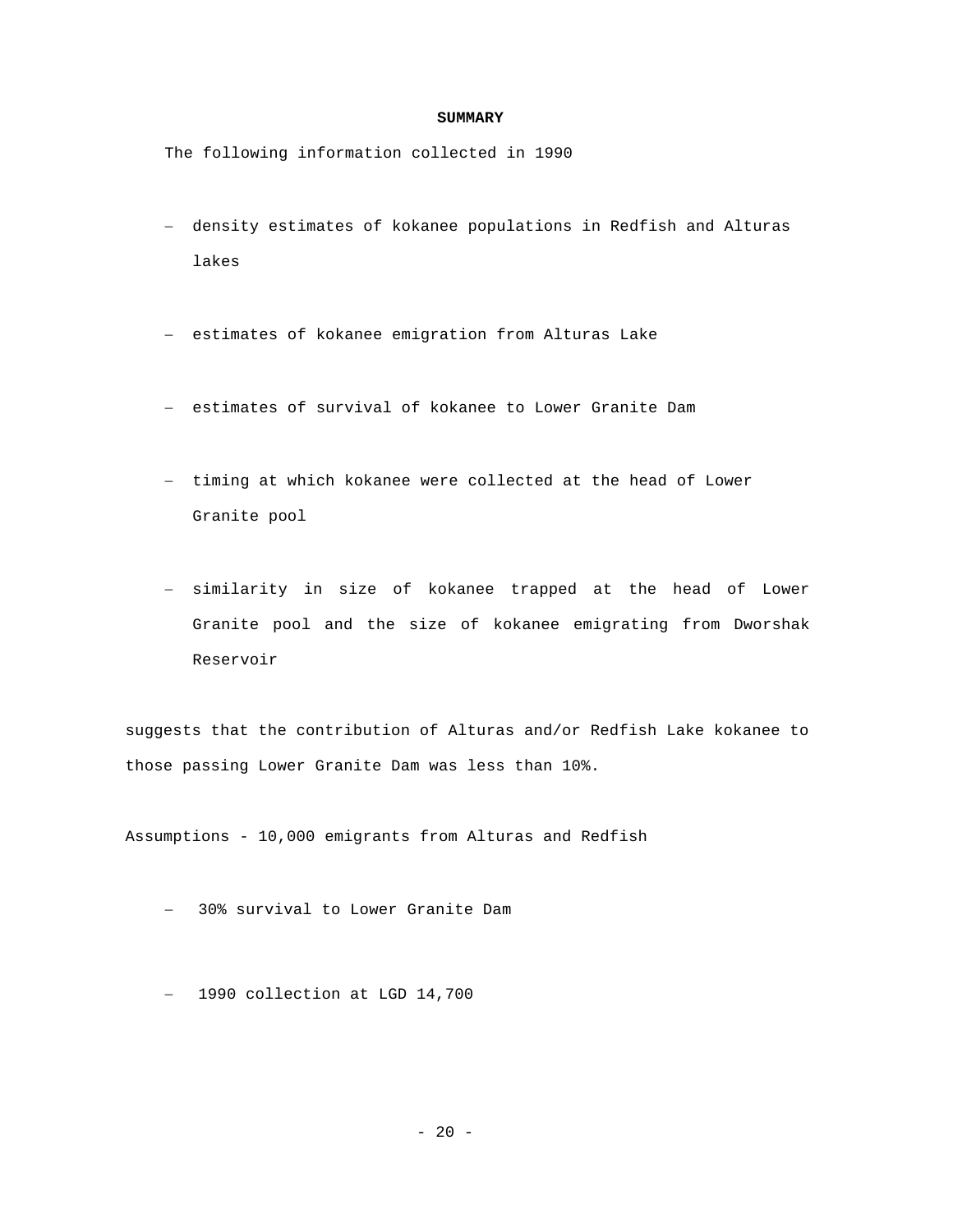#### − 33% FGE at LGD

− 45,500 migrants passing LGD

#### $10,000 \times .3/45,500 = 7$ %

# **Anadromy in Dworshak Kokanee -**

Kokanee have been emigrating from Dworshak Reservoir since they became established in the 1970s. Kokanee have had the benefit of a relatively short travel distance to Lower Granite and transport to the lower Columbia River. To date no adult sockeye have been reported in the Clearwater or at Dworshak Fish Hatchery. The Oregon Department of Fish and Wildlife has made similar observations in Wallowa Lake drainage.

#### **Recovery -**

The last known sockeye returning to the upper Salmon River were those that spawned along the shoreline of Redfish Lake in October. These fish apparently had the "round trip genes". To assume that the early spawning kokanee in either Redfish or Alturas possess the ability to make the round trip may be speculative at best.

Foote et al. (1989) describes divergence of kokanee and sockeye in sympatric populations through mechanisms of assortive mating and the selective pressure experienced by anadromous and non-anadromous individuals. Oregon Department of Fish and Wildlife suggested a primary factor disrupting the lineage of native kokanee in Wallowa Lake was introductions of non-indigenous hatchery fish. The extent to which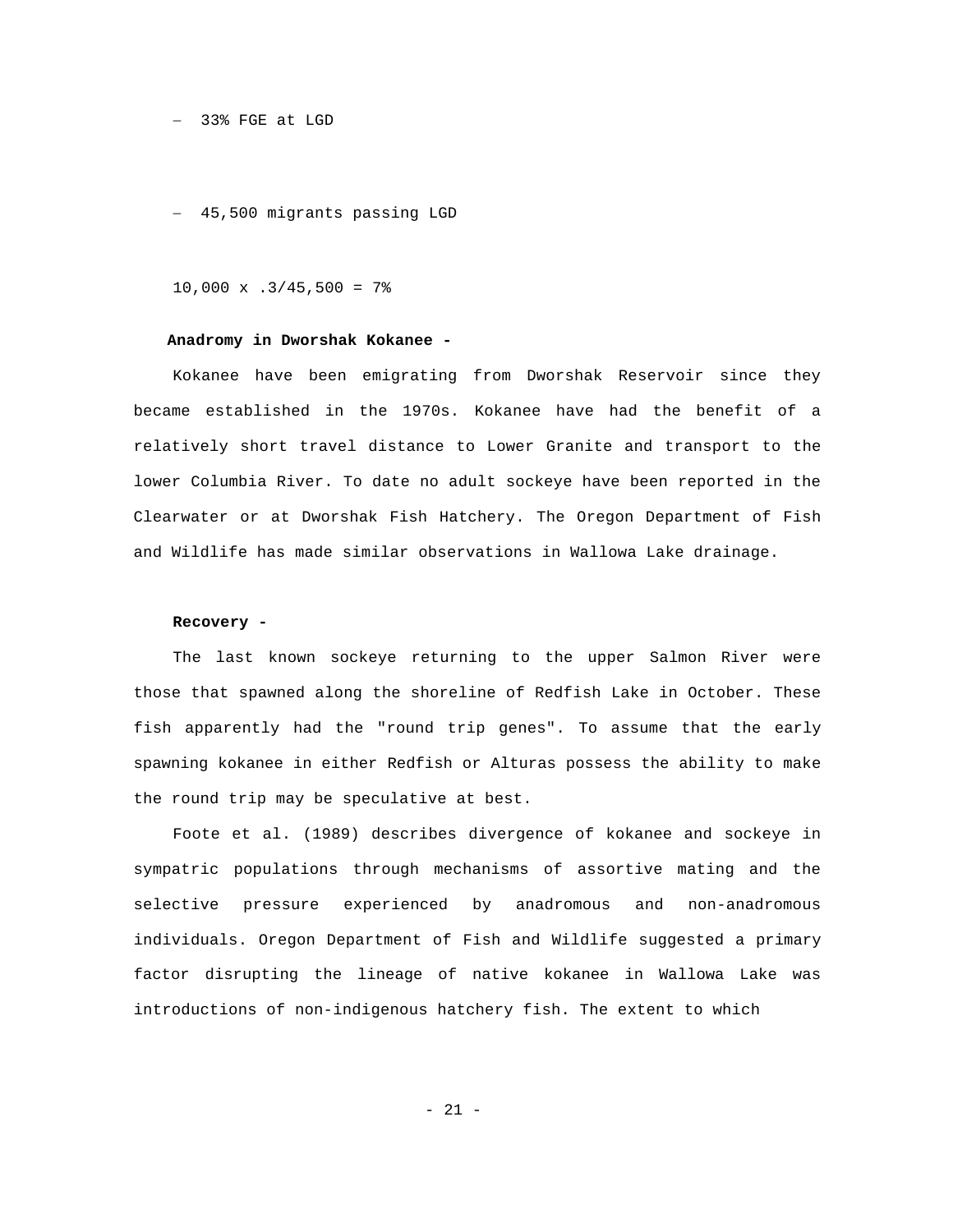introduced kokanee populations have had on indigenous stocks in Alturas or Redfish is presently being investigated. The stocking history in each lake certainly suggests possible introgression.

Recovery of sockeye stocks in the upper Salmon River will require more information on lake population dynamics, genetic makeup and stock resilience for making the round trip journey.